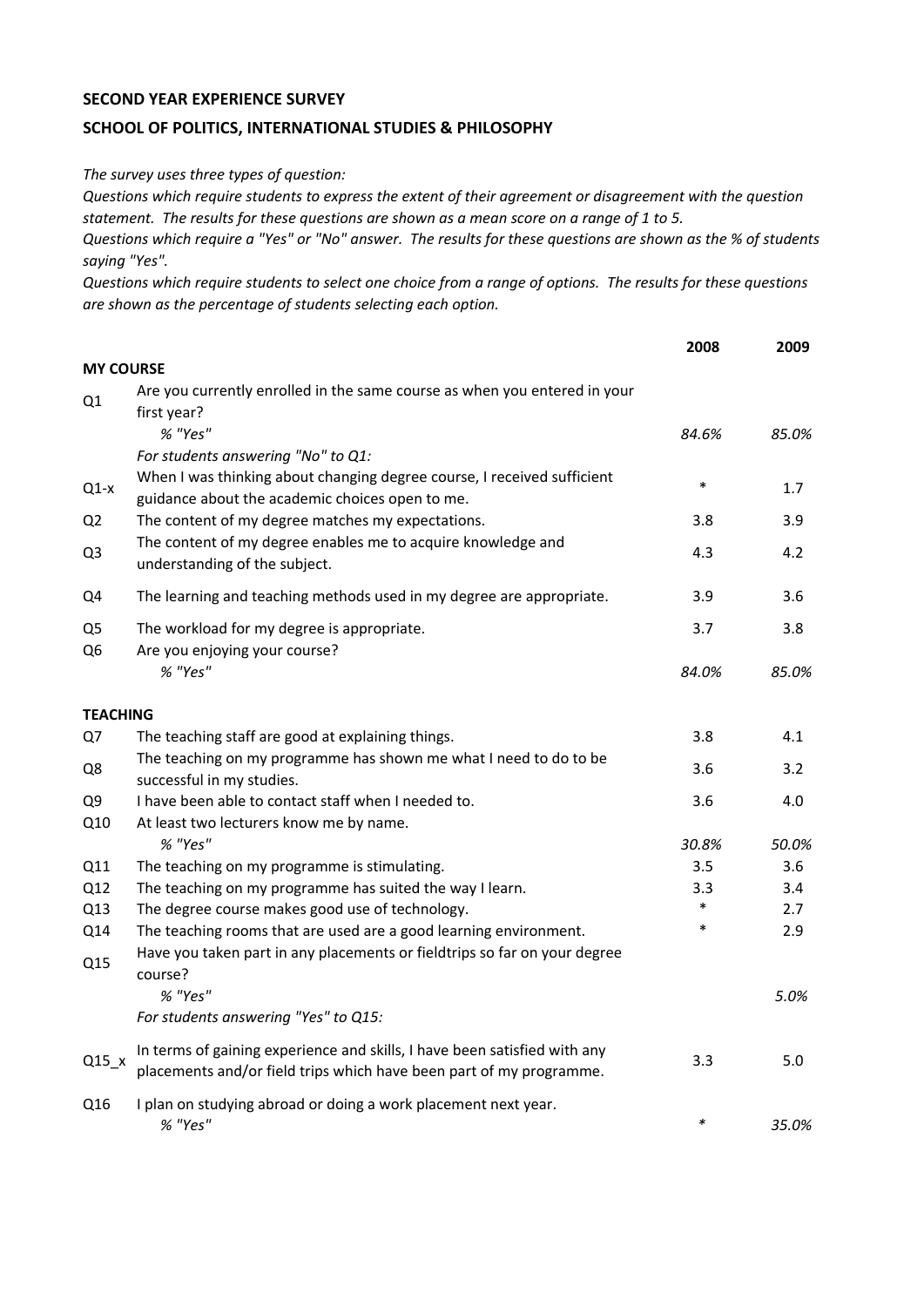|                 |                                                                                                      | 2008   | 2009   |
|-----------------|------------------------------------------------------------------------------------------------------|--------|--------|
|                 | <b>ASSESSMENT AND FEEDBACK</b>                                                                       |        |        |
| Q17             | Feedback on my work has been prompt (within three weeks of submission of<br>the work).               | 2.7    | 3.1    |
| Q18             | Feedback on my work has helped me in my learning.                                                    | 2.6    | 2.8    |
| Q19             | The criteria used in assessing work were made clear at the beginning of my<br>programme.             | 3.4    | 3.7    |
| Q <sub>20</sub> | I am satisfied with my academic performance on my modules.                                           | 3.2    | 3.5    |
| <b>SERVICES</b> |                                                                                                      |        |        |
|                 | Where I have used them, I have been satisfied with the following:                                    |        |        |
| Q <sub>21</sub> | <b>Accommodation Office</b>                                                                          | 3.3    | 4.0    |
| Q <sub>22</sub> | <b>Admissions Office</b>                                                                             | 3.4    | 3.2    |
| Q <sub>23</sub> | <b>Campus Eating Places</b>                                                                          | $\ast$ | 3.5    |
| Q24             | Careers Services, Work Placement Centre, Jobshop                                                     | 4.1    | 3.9    |
| Q <sub>25</sub> | <b>Counselling Service</b>                                                                           | $\ast$ | 3.0    |
| Q26             | <b>Disability Services</b>                                                                           | 3.0    | 4.3    |
| Q27             | <b>Health Services</b>                                                                               | 3.3    | $\ast$ |
| Q28             | <b>Finance Office</b>                                                                                | 3.5    | 3.4    |
| Q <sub>29</sub> | Learning Development Service                                                                         | $\ast$ | 3.5    |
| Q30             | Queen's International                                                                                | 3.2    | 3.0    |
| Q31             | Queen's Sport (PEC)                                                                                  | *      | 3.2    |
| Q <sub>32</sub> | Student Jobshop                                                                                      | $\ast$ | 3.3    |
| Q <sub>33</sub> | <b>Student Records and Examinations</b>                                                              | 3.2    | 3.7    |
| Q34             | <b>Student Support</b>                                                                               | 3.6    | $\ast$ |
| Q <sub>35</sub> | <b>Student Guidance Centre</b>                                                                       | 4.0    | 4.2    |
| Q36             | Students' Union                                                                                      | $\ast$ | 3.9    |
| Q <sub>37</sub> | University Clubs and Societies                                                                       | $\ast$ | 3.3    |
| Q38             | The Students' Union has enhanced my experience at Queen's.                                           | *      | 3.6    |
| <b>ADVICE</b>   |                                                                                                      |        |        |
|                 | I have received sufficient guidance about the academic choices open to me:                           |        |        |
| Q39             | Post-admission (from Schools, Academic Staff)                                                        | 3.0    |        |
| Q40             | When I was thinking about what modules I would take in second year                                   | *      | 2.8    |
| Q41             | Now that I am in my second year                                                                      | 3.1    | 3.2    |
| Q42             | Queen's information on tuition fees and bursaries was helpful.                                       | *      | 3.4    |
| Q43             | The most useful source of information on tuition fees and financial support<br>was:                  |        |        |
|                 | Secondary School                                                                                     | $\ast$ | $\ast$ |
|                 | E&LB/LEA                                                                                             | *      | *      |
|                 | <b>UCAS</b>                                                                                          | *      | *      |
|                 | Queen's literature (leaflets, correspondence)                                                        | 23.1%  | *      |
|                 | Queen's website                                                                                      | 76.9%  | *      |
|                 | Other                                                                                                | *      | *      |
|                 | <b>LEARNING RESOURCES</b>                                                                            |        |        |
| Q44             | The library resources (eg, books, journals) are good enough for my needs.                            | 4.1    | 4.1    |
| Q45             | The library services (eg, borrower services, information, training) are good<br>enough for my needs. | 3.8    | 3.9    |
| Q46             | I have been able to access computers when I needed to.                                               | 3.8    | 3.7    |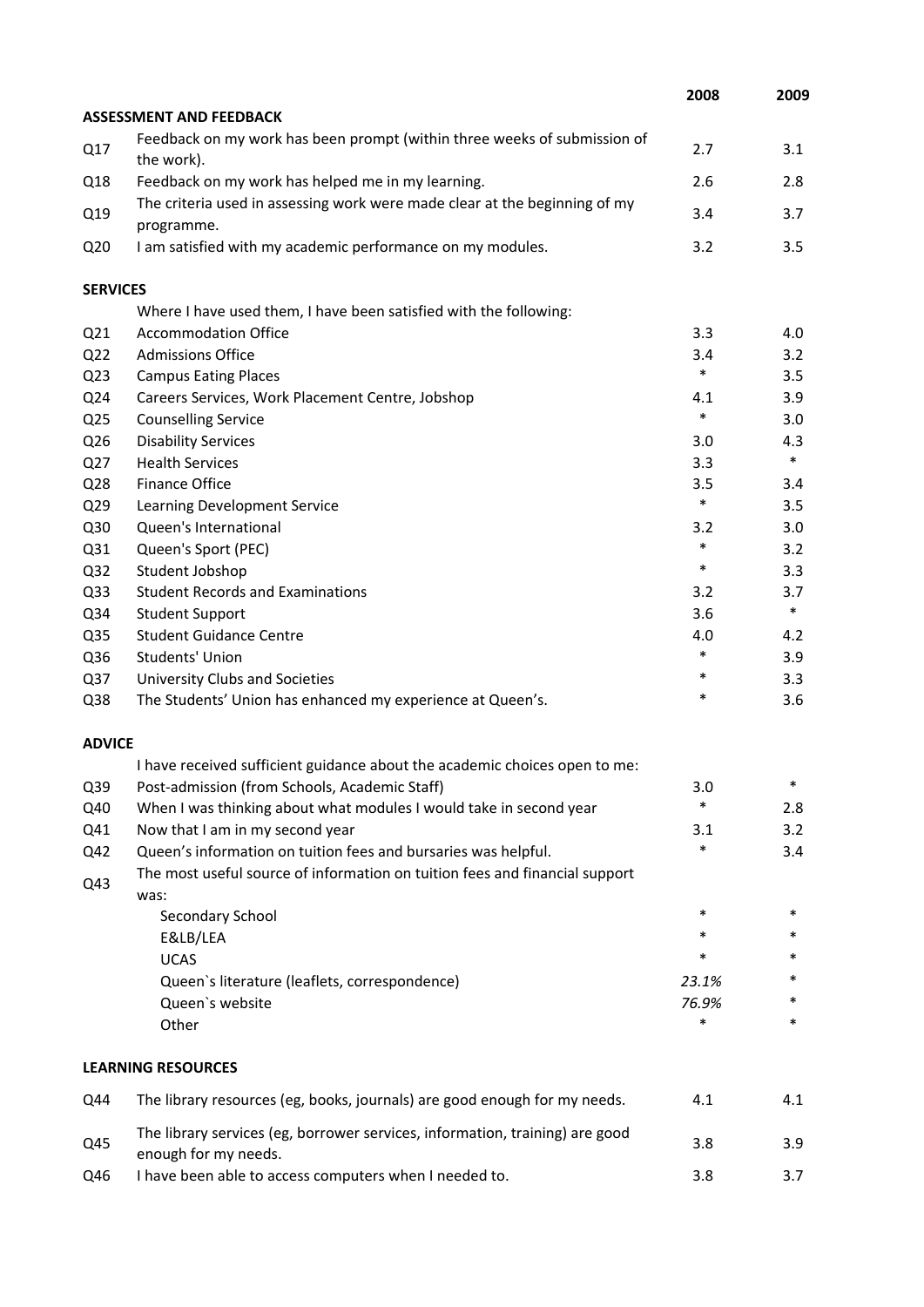|     |                                                                                                                                                      | 2008   | 2009    |
|-----|------------------------------------------------------------------------------------------------------------------------------------------------------|--------|---------|
|     | <b>STUDY LIFE BALANCE</b>                                                                                                                            |        |         |
| Q47 | How many hours of time-tabled classes (eg, lectures, tutorials, seminars,<br>practicals) have you had scheduled in an average week during term-time? |        |         |
|     | $0 - 6$                                                                                                                                              | 0.0%   | 0.0%    |
|     | $7 - 12$                                                                                                                                             | 100.0% | 100.0%  |
|     | $13 - 18$                                                                                                                                            | 0.0%   | 0.0%    |
|     | 19-24                                                                                                                                                | 0.0%   | 0.0%    |
|     | $25+$                                                                                                                                                | 0.0%   | 0.0%    |
| Q48 | How many days per week during term-time do you typically come to Queen's<br>to study?                                                                |        |         |
|     | 1                                                                                                                                                    | 21.7%  | 0.0%    |
|     | $\overline{2}$                                                                                                                                       | 13.0%  | 0.0%    |
|     | 3                                                                                                                                                    | 8.7%   | 25.0%   |
|     | 4                                                                                                                                                    | 26.1%  | 60.0%   |
|     | $5+$                                                                                                                                                 | 30.4%  | 15.0%   |
| Q49 | Where are you living while you are attending Queen's?                                                                                                |        |         |
|     | At Home                                                                                                                                              | 44.0%  | 60.0%   |
|     | Other private accommodation                                                                                                                          | 56.0%  | 40.0%   |
|     | University run accommodation                                                                                                                         | 0.0%   | 0.0%    |
|     | Have you been required to take on employment (part-time, full-time) to                                                                               |        |         |
| Q50 | finance yourself through university?                                                                                                                 |        |         |
|     | % "Yes"                                                                                                                                              | 84.6%  | 55.0%   |
|     | For students answering "Yes" to Q50:                                                                                                                 |        |         |
|     | Q50_x Please select the number of hours you work in your job per week:                                                                               |        |         |
|     | $1 - 5$                                                                                                                                              | 0.0%   | $0.0\%$ |
|     | $6 - 10$                                                                                                                                             | 18.2%  | 18.2%   |
|     | $10 - 15$                                                                                                                                            | 45.5%  | 36.4%   |
|     | $16 - 20$                                                                                                                                            | 18.2%  | 36.4%   |
|     | $21 - 25$                                                                                                                                            | 13.6%  | 9.1%    |
|     | $26+$                                                                                                                                                | 4.5%   | 0.0%    |
| Q51 | I find it difficult to balance academic and other commitments such as:                                                                               |        |         |
|     | Social Life                                                                                                                                          | 2.5    | 2.7     |
|     | Work (part-time, full-time)                                                                                                                          | 2.4    | 1.9     |
|     | Caring for others (parent, partner, children)                                                                                                        | 3.3    | 2.8     |
|     | PERSONAL DEVELOPMENT                                                                                                                                 |        |         |
| Q52 | My programme requires me to work with other students.                                                                                                | 3.5    | 3.9     |
| Q53 | I have received sufficient advice about Personal Development Planning (PDP).                                                                         | 2.4    | 2.2     |
| Q54 | I am not as motivated towards my studies as I should be.                                                                                             | 2.9    | 2.7     |
| Q55 | I haven't done the background reading expected of me.                                                                                                | 3.3    | 3.4     |
| Q56 | Academic work at this level is harder than I expected it to be.                                                                                      | 3.3    | 3.4     |
| Q57 | I feel I have made the right choice of programme.                                                                                                    | 3.8    | 3.8     |
| Q58 | I know what I want to do when I graduate.                                                                                                            | 3.0    | 3.1     |
| Q59 | I am confident that my programme will lead to a job at a level that matches<br>my qualification.                                                     | 3.2    | 3.0     |
| Q60 | I enjoy the social side of being at Queen's.                                                                                                         | 3.5    | 3.5     |
| Q61 | I know about Degree Plus.                                                                                                                            | $\ast$ | 1.9     |
| Q62 | I have been encouraged to meet with a Careers Adviser to discuss my future<br>plans                                                                  | 2.5    | 2.4     |